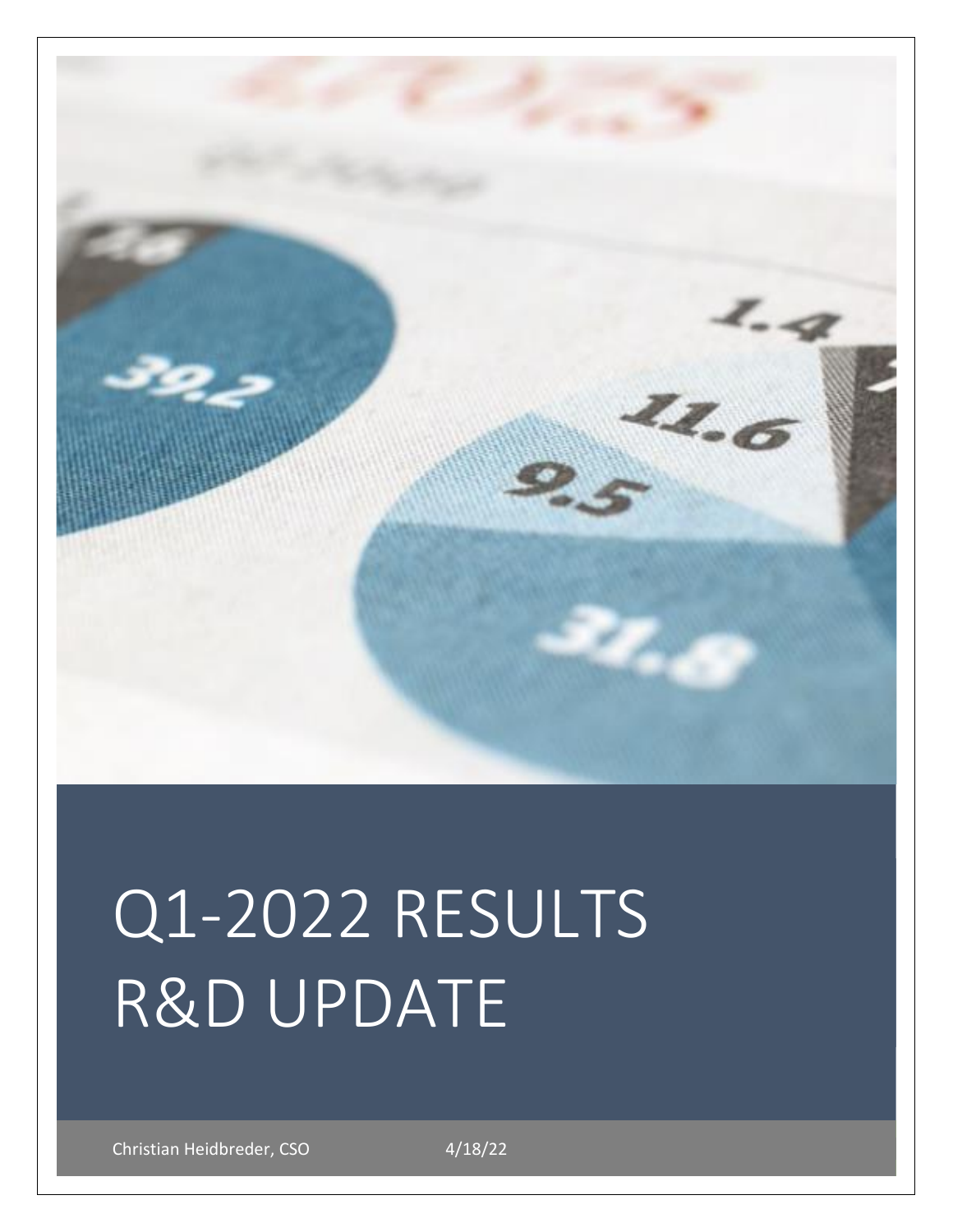## **TREATMENT OF OPIOID USE DISORDER (OUD)**

## **SUBLOCADE® (BUPRENORPHINE EXTENDED-RELEASE) INJECTION (US)**

- US Label updates:
	- → *N-methyl-pyrrolidone (NMP) safety:* Proposed label reviewed by FDA and responses sent back to the Agency on April 4, 2022. Pending.
	- → *Thorough QT (tQT) labeling information:* The FDA provided (March 31, 2022) a Safety Labelling Change (SLC) notification to harmonize the QTc information in all buprenorphine labels, including SUBLOCADE.
- Post Marketing Requirement study (INDV-6000-401): (1) Identify the population of patients who may benefit from the 300 mg/month maintenance regimen; (2) Demonstrate that initiating SUBLOCADE® 300 mg following a single 4 mg dose of transmucosal buprenorphine is well-tolerated with a safety profile similar to that observed with SUBLOCADE® administered as per current FDA label; (3) Assess feasibility of fast 300 mg loading induction for the most vulnerable patients. First subject randomized on December 23, 2021. Study ongoing.
- Lifecycle Management Plan: Generate further evidence on how to (1) use SUBLOCADE® in fentanyl and synthetic opioids' users: (2) treat subjects with opioid use disorder (OUD) in the criminal justice system to potentially decrease the risk of overdose after release and improve linkage to care, and (3) initiate treatment in the emergency department to potentially decrease the rates of relapse and overdose and facilitate transitions to community-based care. All studies in planning phase.
- Collaboration studies:
	- → *RECOVER® long-term study*: Extension of RECOVER® study to provide a multidimensional (e.g., substance use, psychosocial and physiological outcomes, temporal reward preference) understanding of recovery from OUD at an average of 4.2 years post-participation in SUBLOCADE® pivotal Phase 3 clinical trial.<sup>1</sup>
	- → *Real world Australian experience with SUBLOCADE®*: COLAB study, an open-label, multicentre, single-arm trial of monthly injections of SUBLOCADE® in people with OUD.<sup>2</sup>
	- → *Real world Canadian experience with SUBLOCADE®*: Distribution of reported non-fatal overdose events by month & treatment cohort.<sup>3</sup>
	- → *EU EXPO study*: First prospective randomized comparison of SUBLOCADE® with standard of care (SL buprenorphine/naloxone and methadone).

## **SUBUTEX® PROLONGED-RELEASE SOLUTION FOR INJECTION (ex-US):**

- Regulatory approvals granted in 10 countries including Canada, Australia, New Zealand, Israel, Sweden, Finland, Denmark, Norway, Germany, and Italy.
- Marketing Authorisation Application in Switzerland deemed approvable. Waiting for MHRA feedback in the UK.

# **SUBOXONE® (BUPRENORPHINE / NALOXONE) FILM:**

- Regulatory Approvals granted in Canada, Israel, all EU Member States (+ UK, Iceland, Norway, and Liechtenstein), New Zealand, Qatar and United Arabic Emirates.
- Filings under review in Kuwait and Kingdom of Saudi Arabia. Filed in Colombia.

## **TREATMENT OF SCHIZOPHRENIA**

## **PERSERIS™ ONCE MONTHLY RISPERIDONE FOR EXTENDED-RELEASE INJECTABLE SUSPENSION:**

- Alternate injection site prior approval supplement (PAS): Submitted to FDA on February 15, 2022. Anticipated approval Q4-2022.

<sup>1</sup> *Craft W et al. (2022) Recovery from opioid use disorder: a 4-year post-clinical trial outcomes study. Drug Alcohol Depend. Mar 9;234:109389. <https://doi.org/10.1016/j.drugalcdep.2022.109389>*

<sup>2</sup> *Farrell M et al. (2022) Outcomes of a single-arm implementation trial of extended-release subcutaneous buprenorphine depot injections in people with opioid dependence. Int J Drug Policy, 100: 103492[. https://doi.org/10.1016/j.drugpo.2021.103492](https://doi.org/10.1016/j.drugpo.2021.103492)*

<sup>3</sup> *Lee et al. (2021) Real-World Evidence for the Management of Opioid Use Disorder (OUD) During COVID-19 pandemic for patients receiving Opioid Agonist Treatment (OAT)¸ CSAM, October 21-23, 2021*